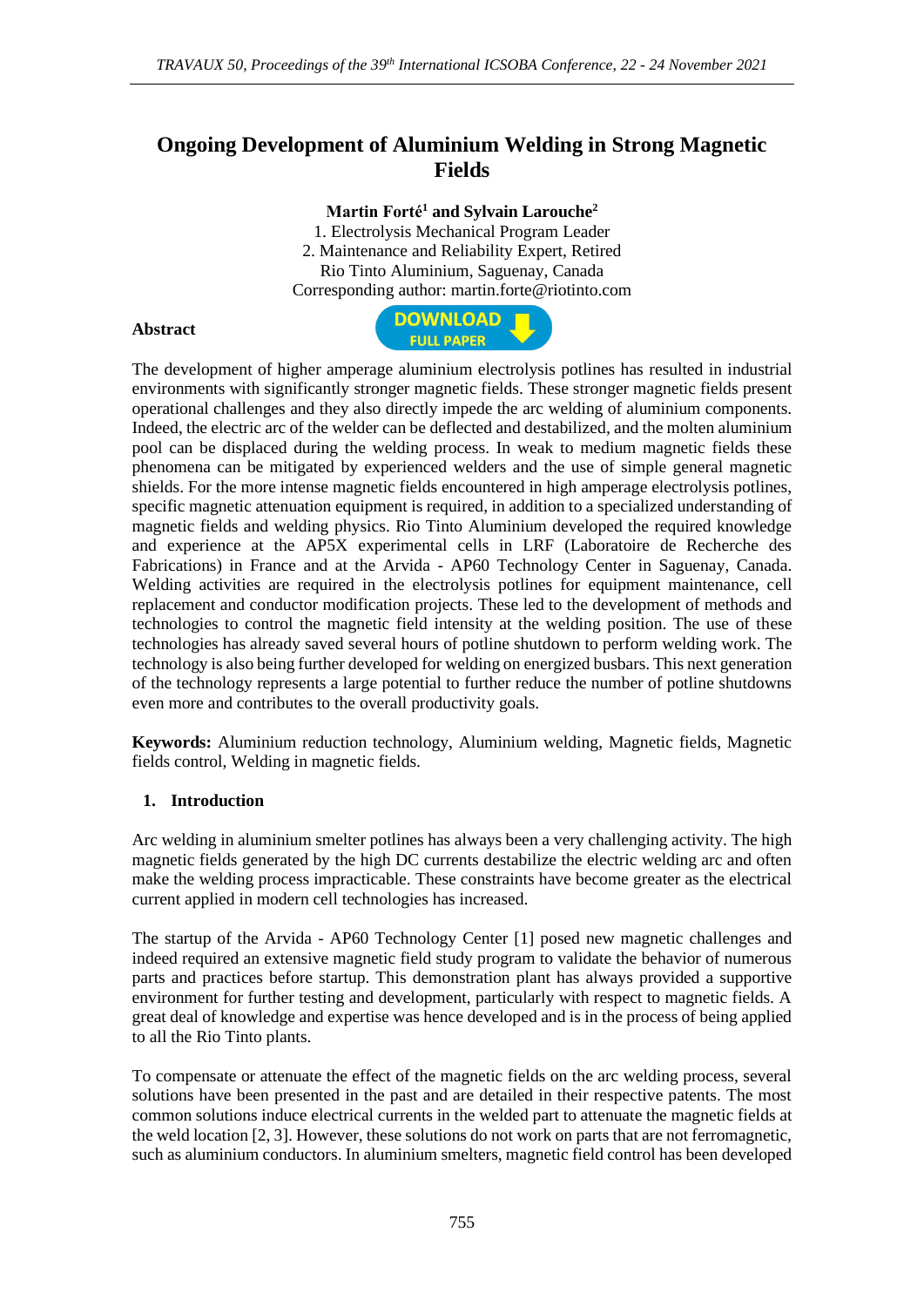using electrically induced counter magnetic fields with some success [4]. However, simpler nonpowered solutions are required to overcome this difficulty in a wide range of situations in the potlines.

This paper aims to present the work carried out at Rio Tinto in recent years to achieve better welding results in potlines with increasing magnetic fields.

## **2. Arc Welding and Magnetic Field Interactions**

The arc welding process involves creating an electric arc between the welding tip and the welded part. This arc is in fact an electrical conductor. In the presence of magnetic field, a conductor carrying an electric current will be subject to an electromagnetic force, given in Equation (6). The force is perpendicular to the electric current and to the magnetic field. The orientation of the force is illustrated in Figure 1.

$$
\mathbf{F} = \mathbf{J} \times \mathbf{B} \tag{1}
$$

where:

- **F** Force on the conductor  $(N/m^3)$
- **J** Current density in the conductor  $(A/m^2)$
- **B** Magnetic field (T)
- x Vector cross product



**Figure 1. Vector product of current density and magnetic field gives a force perpendicular to the current density and the magnetic field.** 

Equation  $(1)$  can be simplified in scalar form for a given straight conductor to Equation  $(2)$ :

$$
F = I \times L \times B \sin \theta \tag{2}
$$

where:

- *F* Force acting on the conductor (N)
- *I* Current in the conductor (A)
- *L* Length of the conductor in magnetic field (m)
- *θ* Angle between the current and the magnetic field direction.

The conductor subjected to this force will be displaced if not restrained. For this reason, the busbar supports must be designed to prevent their displacement due to this electromagnetic force. An electric arc of the welding torch which carries current cannot be restrained and will move in the direction of the force. Since the arc if flexible it continuously changes the direction in a dynamic way, making it extremely unstable. Stronger magnetic fields and increased welding currents amplify this detrimental behavior.

For typical welding currents, a magnetic field of 5 mT (50 Gauss) will begin to destabilize the electric arc, reducing weld quality, because the arc is blown away and does not stay attached long